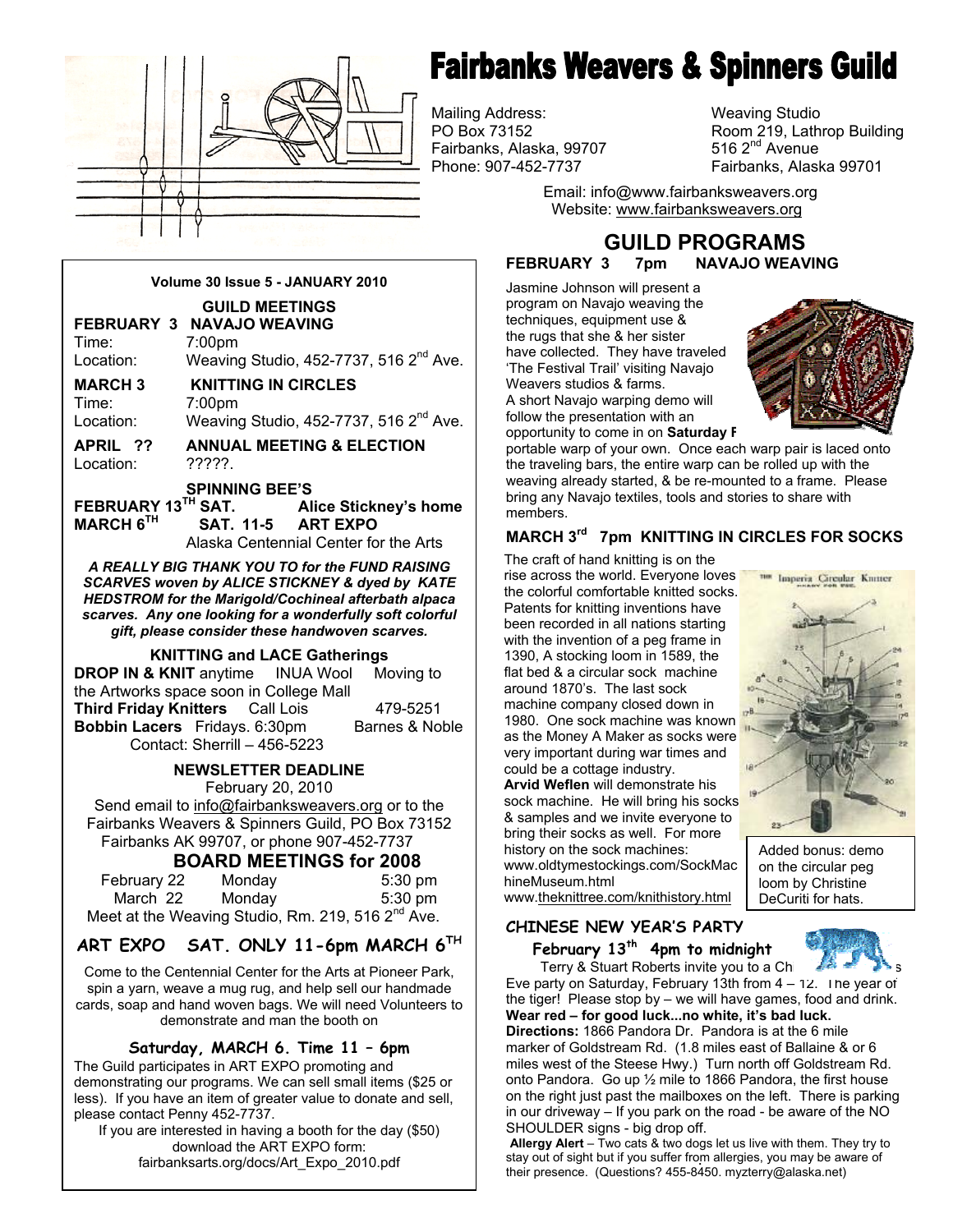# **ELECTION & NOMINATIONS FOR 2010**

**A Big Thank You to Jodi Gouwens** for joining the board to finish out 2009 as President & **Tracy Duffield**  to take the Treasurers position. Jodi has volunteered for another year as President and **Terry Roberts** for volunteering to take the **Treasurer** position**.** The guild will be going through an important transition in 2010. For the last 19 years, the guild has provided for the UAF Weaving program and provided a summer Youth Program for 18 years that funded all the expenses incurred by both programs. Now with the Lathrop building up for sale, there is a possible move & program change. With the building up for sale, we do not know the following bits of information:

- 1. if and when the Lathrop building will be sold????
- 2. when we would have to move to a new location and where that new location would be???
- 3. if the Guild should give up the Weaving courses and youth program altogether?

Your input regarding the possible loss of these two programs is very important so please contact a board member with your thoughts & ideas regarding what should happen or any ideas on fundraising.

 We still need a couple volunteers to come forward for **Board positions.** Several officers are unavailable, one in Aftrica and the other on sabatical and it is unknown at this time if they wish to continue.

# **OFFICERS SLATE FOR 2010**

| Jodi Gouwen<br>President                 | 474-9144 |
|------------------------------------------|----------|
| Vice President                           | 374-0271 |
| Kate Hedstrom<br>Secretary               | 590-1420 |
| Treasurer<br><b>Terry Roberts</b>        | 455-8450 |
| <b>Becky Hammond</b><br>Historian        | 490-4464 |
| Board of Directors:                      |          |
| Barbara Ebbesson                         | 479-0440 |
| Jane Gregory                             | 457-7707 |
| <b>Helen Howard</b>                      | 488-2314 |
| <b>OPEN POSITION</b>                     |          |
| <b>Appointed or Volunteer Positions:</b> |          |
| Librarian<br>Barbara Ebbesson            | 479-0440 |
| Hospitality<br>Open                      |          |
| Newsletter<br>Open                       |          |
| Fair Supervisor Kate Hedstrom            | 451-0975 |
| Workshops<br>Alice Stickney              | 479-3425 |
| Penny Wakefield                          | 457-4124 |
| Gail Mayo<br>Dye Garden                  | 479-2954 |
| Spinning Study Group Alice Stickney      | 479-3425 |

# THE ART SCENE IN FAIRBANKS

**FAIRBANKS ARTS ASSOCIATION JuriedCompetitions PATTERNS OF INFLUENCE: "Changing Elements"** 

**Entry DEADLINE: January 31st 5pm** 

**INTERIOR ARTISANS EXHIBITION: Arts & Crafts Entry DEADLINE: March 28th** 

**For prospectus for each exhibit: www.fairbanksarts.org** 

# **ART EXPO ARTISANS**

Jodi Gouwens: Baskets and knitting Penny Wakefield: handwoven mittens & hats. Stop by and demonstrate or visit. Tell your friends.

# WORKSHOPS UPDA

| Feb. 6              | Sat 12-3pm           |  |
|---------------------|----------------------|--|
| <sup>=</sup> eb. 13 | Sat. 12-3pm          |  |
| Feb. 20             | Sat. 2 – 5pm         |  |
| Mar. 6              | Sat. 11- 6           |  |
| Mid March T/Thr.    |                      |  |
|                     | Apr. 10 – 11 Sat/Sun |  |
| Poril ??            |                      |  |

Navajo warping session Free Feb. 13 Sat. 12-3pm FREE WARPING SESSION Feb. 20 Sat. 2 – 5pm Natural & Chemical Dyeing Mar. 6 Sat. 11- 6 ART EXPO Demo's/Spinning bee Mid March T/Thr. Beginning/Interm/Adv Weaving PAINT YOUR WARP Felting the Easy way

# **February 6th - SAT. 12-3pm NAVAJO WARPING**

Instructor: Penny Wakefield, 378-3324 Time: 12 to 3pm. Location: Weaving Studio, 452-7737 Materials: Bring Two short or med length dowels & warping yarn, either wool or cotton.

## **February 13th - SAT. 12 – 3pm FREE WARPING**

**Session** On PADDLE WARPING, TWO COLOR or MIXED **WARP** 

MATERIALS to bring: Your portable loom, table or rigid heddle. INSTRUCTOR: PENNY WAKEFIELD, 457-4124 LOCATION: RM 219, WEAVING STUDIO, 516 2<sup>nd</sup> Ave. HOURS: 12 to 3pm REGISTER: Call instructor, 457-4124 or Studio: 452-7737

# **WARP THAT LOOM FOR THE SPRING TOWELS Help provided for designing a project**

# **A DAY to DYE**

**Natural Dye INDIGO & Chemical ACID DYE Saturday, FEBRUARY 20TH, 2 – 5pm** 

#### **No mordanting needed – Protein fibers only**  *Do not expect to dye large quantities of fiber*

| <u>Do not capell to ave large quantities of noch</u> |                                            |  |
|------------------------------------------------------|--------------------------------------------|--|
|                                                      | <b>INSTRUCTOR: Kate Hedstrom, 590-1420</b> |  |
| Location:                                            | Weaver's Yarn, 1810 Alaska Way             |  |
| Time:                                                | Saturday, 2pm to 5pm                       |  |
| Fee:                                                 | \$20                                       |  |
| Register:                                            | Call Kate: 590-1420                        |  |
| Silk & wool yarns or rovings in a lingerie bag.      |                                            |  |

What to bring: Heavy rubber gloves, stainless cooking pot or an un-chipped enamel pot, tongs, pre-washed skeins, waterproof apron, plastic labeling, waterproof sharpie, Zip-lock bags for wet skeins.

# **6 WEEK DAYTIME WEAVING COURSE**

# **For Beginners, Intermediate, Advanced**

**Begins Mid March- Time adjustable** 

DATES: BEGINS MID MARCH – until MID MAY Tues/Thurs. Anytime between 12 - 5:30 FEE: \$175 includes materials for two warps.

REGISTER: CALL 457-4124 OR 452-7737 **Beginning weaving student** will make a colorful sampler warp with a variety of threading /treadling patterns & an summer scarf warp designed from the sampler.

**Intermediate/Advanced student** will do a shorter version of any of the advanced Art 227 Woven Fabric Design classes. Check the website for the Woven Fabric Design titles. A new one on DOUBLE WEAVE will be introduced this fall.

> **MAKE THIS THE SUMMER TO LEARN SOMETHING NEW**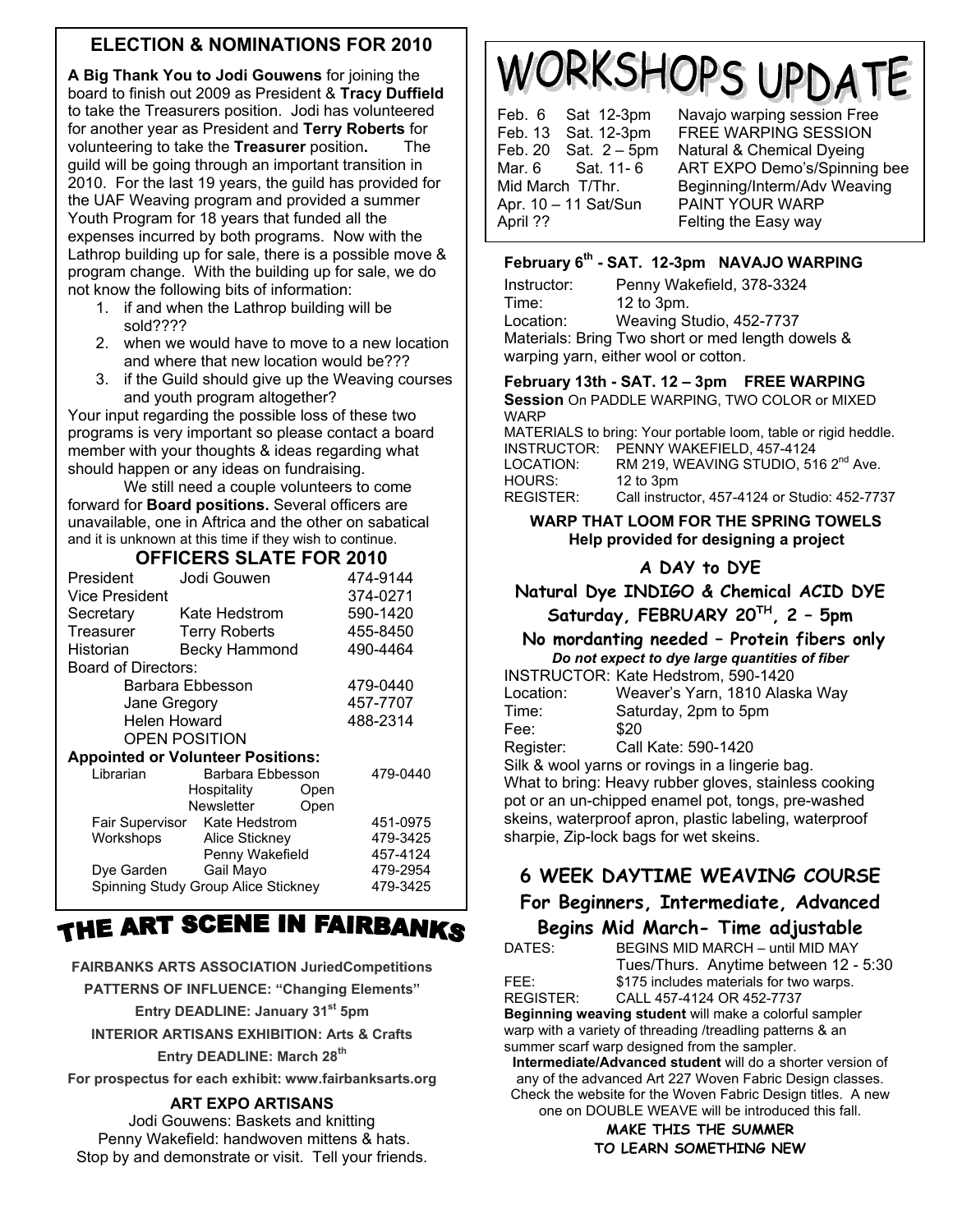#### **WORKSHOP IN APRIL 'FELT - THE EASY WAY'**

I have always liked felting but considered the process rather long and tedious, never knowing whether your fancy yarn was staying in place or moving around or just not felting at all. After a taking a workshop in Mesa with the Telerana Weavers Guild, I find felting fun so will share the technique. Penny

#### **APRIL 10 & 11 SAT/SUN PAINT YOUR WARP**

Make that warp up on Saturday, FEBRUARY  $13<sup>th</sup>$ , and paint it Saturday APRIL 10 or Sunday APRIL 11. Dyes available for cotton, silk and wool fibers. Some silk scarves are available for purchase for painting.

| TIME:            | 10 TO 3pm.                                       |
|------------------|--------------------------------------------------|
| FFF:             | \$15 plus any scarf purchase                     |
| LOCATION:        | WEAVING STUDIO, Rm 219, 516 2 <sup>ND</sup> AVE. |
| INSTRUCTOR:      | Penny Wakefield                                  |
| <b>REGISTER:</b> | Call Penny, 457-4124 or 42-773                   |
|                  |                                                  |

# **Request for Silent Auction Donations**

The Key Coalition of Alaska is a non-profit organization that advocates for non-profits working with children and adults who experience disabilities. On **Thursday, February 25th** the Key Coalition will hold their **Unity Dinner and Silent Auction event @ Pike's Waterfront Lodge in the Binkley Room.**  Ellen Ganley, Co-founder, CEO and Principal Consultant of Information Insights, will be speaking about the Morningside Project during the dinner. The Morningside Project has been gathering information about Morningside Hospital and the Alaskans who were taken from their families. The following is from the Morningside Hospital blog:

(www.morningsidehospital.com)From 1904 to the 1960s, Alaskans who needed mental health services were sent to Morningside Hospital in Portland, Oregon. The purpose of this blog is to share information about Morningside Hospital, the people who were sent there, and the remarkable story of the determined politicians who pursued the Congressional battle to change the way Alaska territorial citizens received mental health services.Alaskans were convicted of being insane and shipped to Oregon where they became patients of Morningside. The most important mission of this blog is to help families find lost relatives. We are posting patients lists as we find them. We believe there were 6,000 to 7,000 adults and children sent to Morningside. Our goal is to find as much information as possible on all of them and make it available on this blog.Funds received from the Silent Auction will assist the local Key Coalition in continuing to provide information about disabilities and much-need local services. Please consider donating a hand-woven, knitted, or crocheted piece for the silent auction. **To donate, contact Terry Roberts @ ACCA (456-4003 ext 102.) You are invited to join us for the Unity dinner & Silent Auction @ 6pm on Thursday, February 25th. Please RSVP with Eva or Noel at 456-8901.** 

#### **♦ ♦ ♦ ♦ ♦ ♦ ♦**

# FOR SALE ITEMS

For sale: a Louet temple 36" - 58" for \$50, or best offer. Purchased in 1994, used only a couple of times. Selection of Harrisville Highland Wool (8oz cones) variety of colors. Price is negotiable. - 479-5772 or tartanweaver@mosquitonet.com Thanks, Molly Manaugh

**♦ ♦ ♦ ♦ ♦ ♦ ♦**

## **IN OUR EMAIL BOX**

A RAG RUG approach to making Rya strips to weave or stitch together to make a rug.

http://www.knitting-and.com/blog/001589.html

#### **MOHAIR FOR SALE**

Looking for a market for my Mohair. I am currently offering my Mohair for \$5.00 a pound. I have an assortment of colors & ages of Mohair. Colors are red, white, and gray. Any interest or any questions. Call me: Jennifer Banister (541)523-6071 44893 Keating Cutoff Road Baker City, Oregon 97814

#### **MUSK OX HIDES FOR SALE**

Looking for a market for Musk ox hides. I live in Nome and Musk oxen are legally hunted here. Most of the hides and associated qiviut are left in the field by the hunters. I have sold hides before to a couple people who pulled the qiviut themselves. I am not interested in selling qiviut. There are a couple people here who get hides and pull qiviut, but they use it for their own knitting. If you are interested in purchasing hides to get qiviut, let me know. As I am unaware of any market for hides at this time, I am uncertain of price. The few hides I sold in the past I sold for \$500.00 a piece. Thank You, Mike Quinn 907-443-5926 Nome, Alaska mhq@gci.net

**Paula Simmons 'Spinning for Softness & Speed'** is back in print! This book is considered one of the bibles of hand spinning & is the result of a lifetime of spinning and teaching. Retail price is \$24.95, but willing to give discounts for bulk orders should a number of guild members wish to purchase them. Visit: http://www.bookman.ca/Bookman-Swag/Spinning-for-Softness-and-Speed Warm regards, Amber, Manager, The Book Man bookman.ca 604.795.5992

**A Thank you letter** from a lady in New Hampshire for a small bit of Qiviut stated that she raised Finn Sheep, I thought spinners might be interested:

"I am a fiber-olic and spinning different types of fiber is just fun. I have spun dog, wolf, bison, angora bunnies- both german and french, goat-angora and cashmere also suri and hyacuya alpaca. My finn sheep are white , black and shades of grey and I have naturally dyed the white brown with butternuts. I have spun nettle, flax, cotton and milkweed. I have traded fiber with different shepards so have also spun different breeds. If you are ever interested in finn fleece let me know. Sincerely, Cheryl Myers

CMyers@dhhs.state.nh.us Raymond, New Hampshire

 **LOOKING FOR ALASKAN SPINDLES** In the spring 2003 issue of Spin-Off, the Woolery was selling spindles from Alaska, called Parasol & Pinwheel. They no longer list them on their website. Could you tell me if you know of any Alaskan Spindle Makers? Blessings on your Day! Angi in Ohio (just a fiber enthusiast, not a shopkeeper) jurado@adelphia.net.

#### **LAMBSWOOL & LAMBSWOOL/MOHAIR SKEINS.**

The yarn is medium gauge 2-ply and is ready to be dyed. Skeins range in size and cost is \$15 - \$20 per lb. The wool was raised in an organic environment in Southern Alberta Canada. If you know of anyone who might be interested in a product such as this, please pass on my contact information to them and in your classified section. triciaboyko@hotmail.com Thank you T. boyko www.fibrepalooza.com.